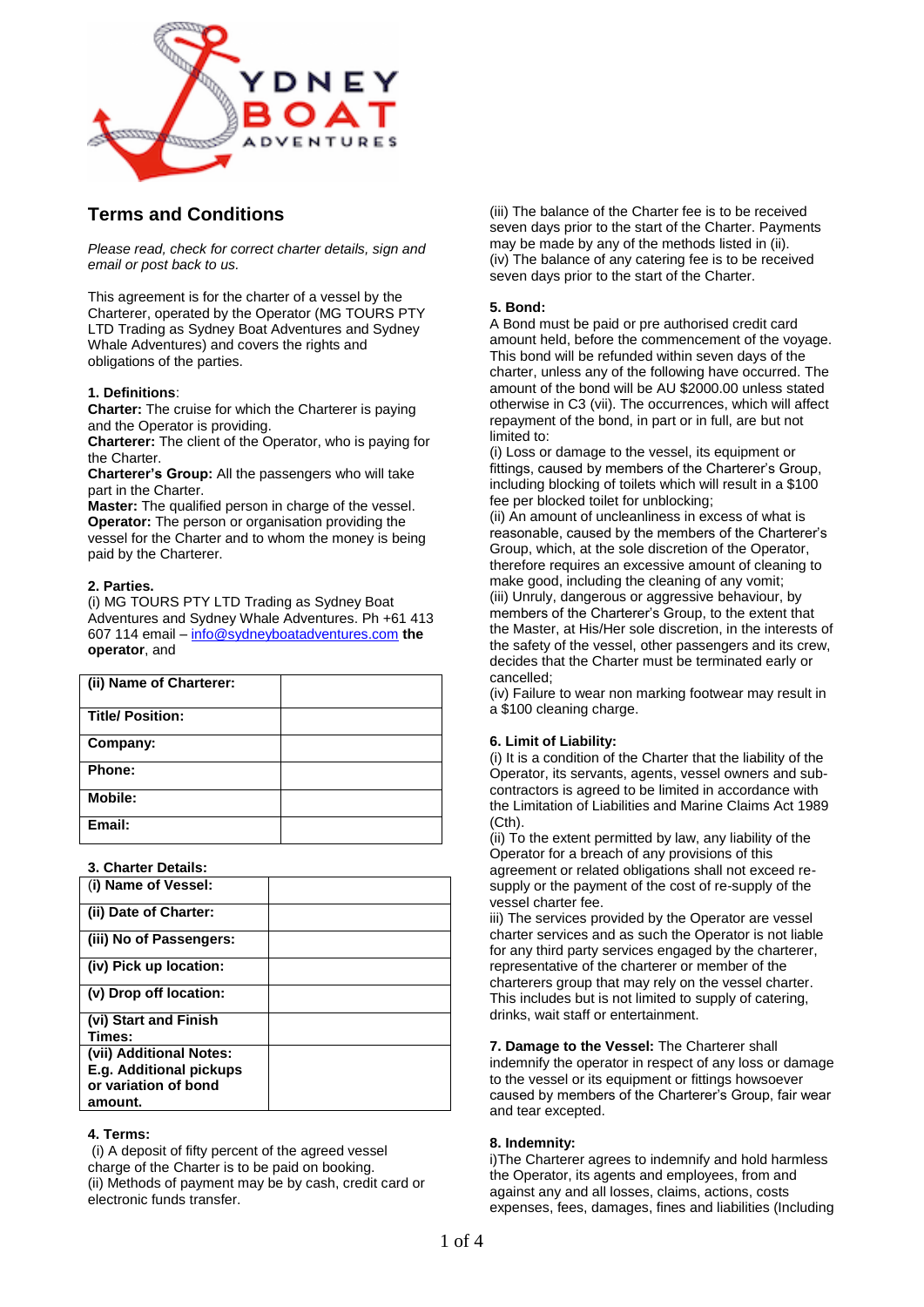reasonable legal fees) caused by any negligent act or omission by the Charterer, Charterer's representative or members of the Charterer's Group.

ii) If the Charterer fails to disclose the exact type of function to be held during the Charter to the Operator, or misleads the Operator in respect to the type of function to be held on the vessel listed in 3. (i), the Operator reserves the right to refuse boarding to the Charterer's group, depart the wharf without passengers and cancel the charter. If this occurs, no money paid for the charter will be refunded to the Charterer.

**9. Force Majure:** The Operator will be free from liability for failing to perform hereunder due to industrial action, unsuitable weather conditions, technical problems or other events beyond the operator's reasonable control.

### **10. Cancellation:**

(i) If the Charterer cancels the Charter within 30 days of the date of the Charter, the deposit will be forfeited. If Charter is cancelled inside 7 days and full payment has been made the whole Charter fee which may include catering and wait staff will be forfeited. If notice of cancellation is 30 days or greater the deposit will be refunded less a 15% booking and administration fee on the condition that the vessel can be chartered for that same date and time period by another group. If the vessel is not chartered for the same date and time period, the deposit paid by the Charterer will be forfeited.

(ii) If the Operator cancels the Charter prior to the vessel departing its base, the deposit or vessel charter fee will be refunded.

(iii) If the Operator cancels the Charter after the vessel has departed its base, for reason/s in accordance with the terms of this agreement, no money paid by the Charterer is refundable.

(iv) **WEATHER** If the Charter is postponed by the Operator due to **unsafe** weather conditions, then it will be rescheduled for the next available date suitable to both the Operator and the Charterer. The decision to postpone will be at the sole discretion of the Operator. (Rain or wind conditions are not causes for postponement).

### **11. Duration of Charter, Embarking and Disembarking:**

(i) The Duration of the Charter includes the time taken to embark and disembark passengers; this is limited to one point of embarkation and one point of disembarkation unless otherwise stated in C3 (vii). (ii) The Operator is not responsible for any delays caused by the late arrival of passengers or delays at the wharf caused by crowds, the arrival of other vessels, vessels overstaying their wharf booking, ferry's or any other item beyond its control. It is similarly not

responsible for delays at the point of disembarkation for reasons outside its control.

(iii) The operator reserves the right to pull the vessel into the point of disembarkation 15 minutes prior to the scheduled time for disembarkation, on approach to berthing the music will be switched off for safety reasons.

(iv) If the time taken for disembarking passengers takes longer than 15 minutes beyond the scheduled end of the charter, the Charterer will be charged for this time and for every fifteen minute period thereafter pro rata of the vessel charge. This fee may be recoverable from any bond held. If the Master is required to vacate the disembarkation point in order to let other vessels berth, this time will also be charged at the same rate. Any

additional wharf fees incurred as a result of passengers not disembarking in a timely manner may be recoverable from the bond held.

(v) If the Charterer seeks to extend the duration of the charter, during the charter, this extension will be at the sole discretion of the Master. Further payment will be required at this time pro rata of the vessel charge. (vi) The passenger pickup is a period of 15 minutes beginning from the time specified in 3. (vi) Start Time. If the Charterer's Group is not present or not ready for boarding at the location specified in 3 (iv) during the 15 minute boarding period, the Master will remove the vessel from the wharf. If another wharf booking is not obtainable within the first hour of the charter, the charter will be cancelled and the vessel returned to base. If this occurs, the operator will be deemed to have provided the service in full and no money paid by the charterer is refundable.

(vii) If any member of the Charter's Group is not ready for boarding during the 15 minute boarding period, the vessel will depart the wharf and it will be up to late members of the charterers group to organise their own water taxi to the vessels location at their own expense. The vessel is not required to return to the pickup wharf or any other wharf to collect late passengers.

### **12. Suitability of the vessel:**

(i) It is the responsibility of the Charterer to inspect the nominated vessel at some time prior to the Charter, to determine its suitability.

(ii) It is the responsibility of the Operator to present the nominated or substitute vessel to the Charterer, at the time of Charter, in the condition agreed to at the time of this inspection.

## **13. Garbage:**

Bins and bin liners are provided for the disposal of Garbage. Failure to use them for the disposal of all garbage may result in the operator exercising their rights under C5 (ii).

#### **14. Decorations:**

(i) If the Charterer wishes to decorate the vessel, this must be done without the use of pins, adhesive tape, tacks, blue tack on painted surfaces or anything which will leave a mark on the vessel; string is suggested as an alternative. Decorations must take place during the scheduled charter time unless previous arrangements were made at time of booking.

(ii) Access to the vessel prior to the scheduled charter time will be charged pro rata of the vessel charge.

# **15. Charter Course and swimming:**

(i) The course to be undertaken during the Charter may be agreed in advance with the Operator or with the Master on the occasion of the Charter; however, the Operator reserves the right, at its sole discretion or that of the Master, to vary the agreed course because of weather, wave height, traffic, vessel survey restrictions, or any other cause which the Master believes is justified in the interests of the safety of passengers, crew, the vessel and other vessels.

(ii) Permission to swim from the vessel is not guaranteed and is at the sole discretion of the Master. Swimming may only be permitted when the vessel is at anchor or moored with the engines switched off.

# **16. Substitution of Vessel:**

The Operator may substitute another vessel for the one originally contracted for and shall incur no penalty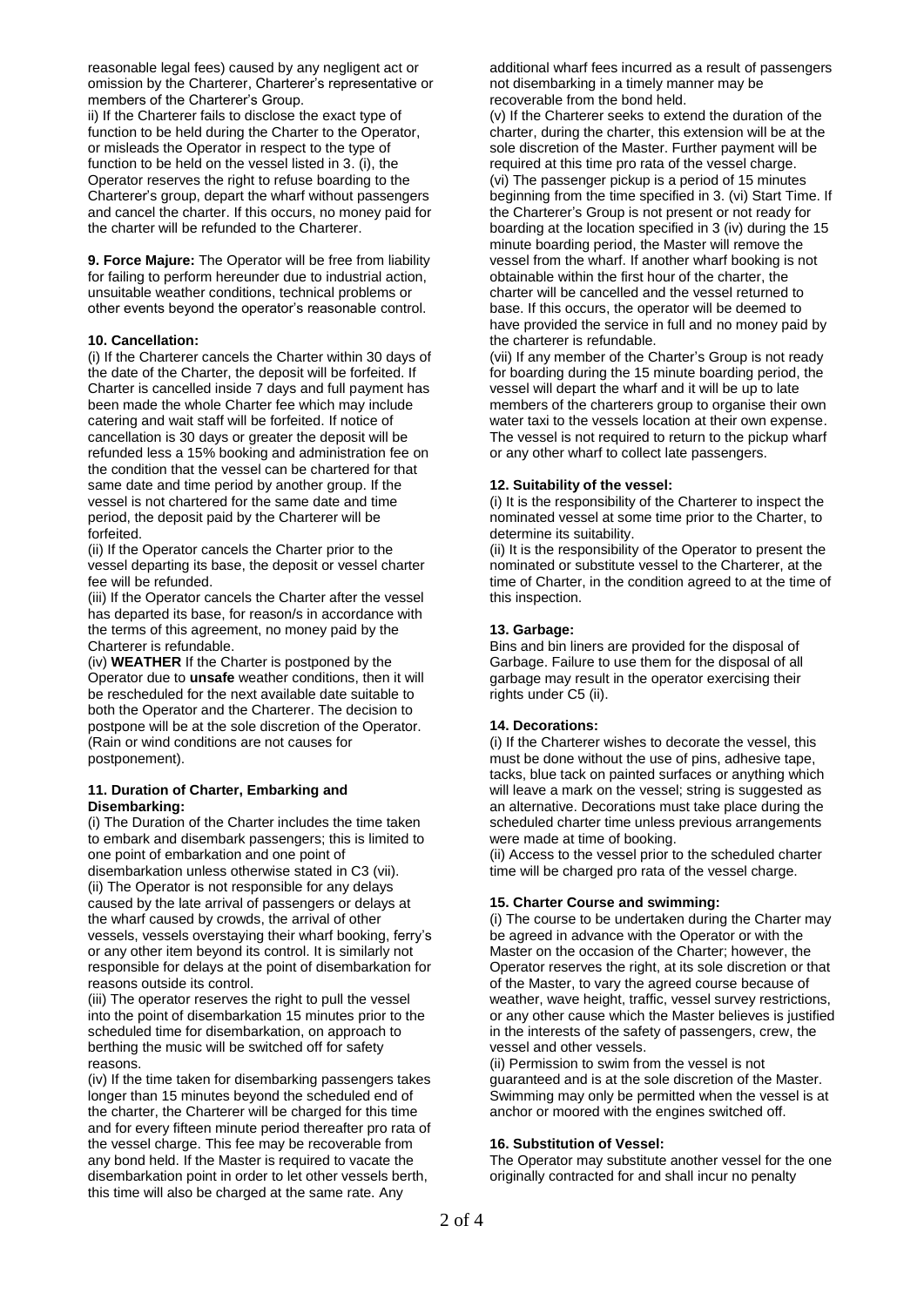provided that the substituted vessel satisfactorily provides the services originally contracted for.

## **17. Behaviour:**

Any rowdy, unruly, dangerous or aggressive behaviour by the charterer or any member of the charterer's group will not be tolerated. This includes but is not limited to: threatening, swearing, yelling, intimidating or any physical act towards any member of the vessels crew or sub contractors. This also includes jumping overboard without the express permission of the Master. If such behaviour occurs, the Master at his/her sole discretion may

(i) Terminate the charter immediately and berth the vessel at the nearest wharf and ask all passengers to disembark

(ii) Summon the water police to assist.

If the charter is terminated early as a result of rowdy, unruly, dangerous or aggressive behaviour, no money will be refunded and the Charterer agrees to indemnify and hold harmless the Operator, its agents and employees, from and against any and all losses, claims, actions, costs, expenses, fees, damages, fines and liabilities (Including reasonable legal fees).

### **18. Alcohol (Unlicensed Vessels):**

Given that the vessel does not hold a liquor licence, it is the responsibility of the Charterer to ensure that the law is complied with. In particular, it is the Charterer's responsibility to ensure that alcohol is not served to those in the Charterer's group who have already had a sufficient amount or who are under the age of 18 years. If any of the Charterer's group displays the following symptoms, they will be deemed to have had a sufficient amount:

Aggressive or anti-social behaviour, inability to walk unaided, vomiting, slurring their words or continuous spiling of drinks. If the Charterer or any members of the Charter's Group exhibit any of these symptoms, or fail to comply with directions given to them by the vessels crew, weather the result of alcohol consumption or otherwise, the Master may, at his/her sole discretion, (i) Terminate the Charter by berthing the vessel at the nearest safe location and discharging all passengers or at least the offending ones;

(ii) Summon the Water police to assist or remove the offending Passengers;

(iii) Negotiate with the charterer to agree on some other course of action to resolve the problem, such course of action must be satisfactory to the Master.

If the Charter is terminated early, as in (i) or (ii) of this clause, no money will be refunded to the charterer.

Note: It is an offence for individuals to carry open liquor from the vessel on disembarkation. Therefore, 15 minutes before the end of the Charter, alcohol service will cease so that all bottles and containers can be repacked into the containers in which they were brought aboard, for removal by the Charterer.

(iv) Any unruly, rowdy or other illegal behaviour on disembarkation will result in the charterer's bond being forfeited.

(v) Illicit Drugs are illegal and therefore not permitted on board the vessel. If illicit drugs are found aboard or passengers are suspected of using such substances, then the water police will be summoned to the vessel to investigate and remove any offending passengers from the vessel.

(vi) The Operator reserves the right to refuse entry of a passenger onto the vessel at the sole discretion of the Master or any employee of the Operator if they believe

this person to be already affected by alcohol or another substance.

(vii) If a number of members of the Charterer's Group are believed to be affected by alcohol or another substance, then the Master may refuse boarding to all members of the charterer's group and cancel the charter

(viii) Shots of alcoholic drinks or drinking directly from alcoholic spirit bottles is prohibited aboard the vessel. If members of the Charterer's Group engage in this behaviour after being directed to stop by a member of the vessels crew, the Master may terminate the charter at the nearest wharf and ask all passengers to disembark.

(ix) If the Master terminates the charter, disembarks passengers or refuses boarding as a result of any of the conditions under clause 18, no money paid by the charterer will be refunded and the Charterer agrees to indemnify and hold harmless the Operator, its agents and employees, from and against any and all losses, claims, actions, costs, expenses, fees, damages, fines and liabilities (Including reasonable legal fees).

## **19. Food:**

It is a condition of this Charter that substantial food be served and consumed throughout the duration of the charter. Failure of the Charterer to provide food will result in

(i) The vessel not departing the wharf until substantial food is obtained.

(ii) Negotiate with the charterer to agree on some other course of action to resolve the problem, such course of action must be satisfactory to the Master.

(iii) If no food is able to be obtained, the Master or Operator may cancel the charter and ask all passengers to disembark. No money paid by the Charterer will be refundable if the charter is cancelled due to the failure of the Charterer to provide food.

### **20. Jurisdictions and choice of Law:**

The law of New South Wales governs this agreement and the parties agree to submit to the jurisdiction of the courts of New South Wales in respect of any dispute arising between them.